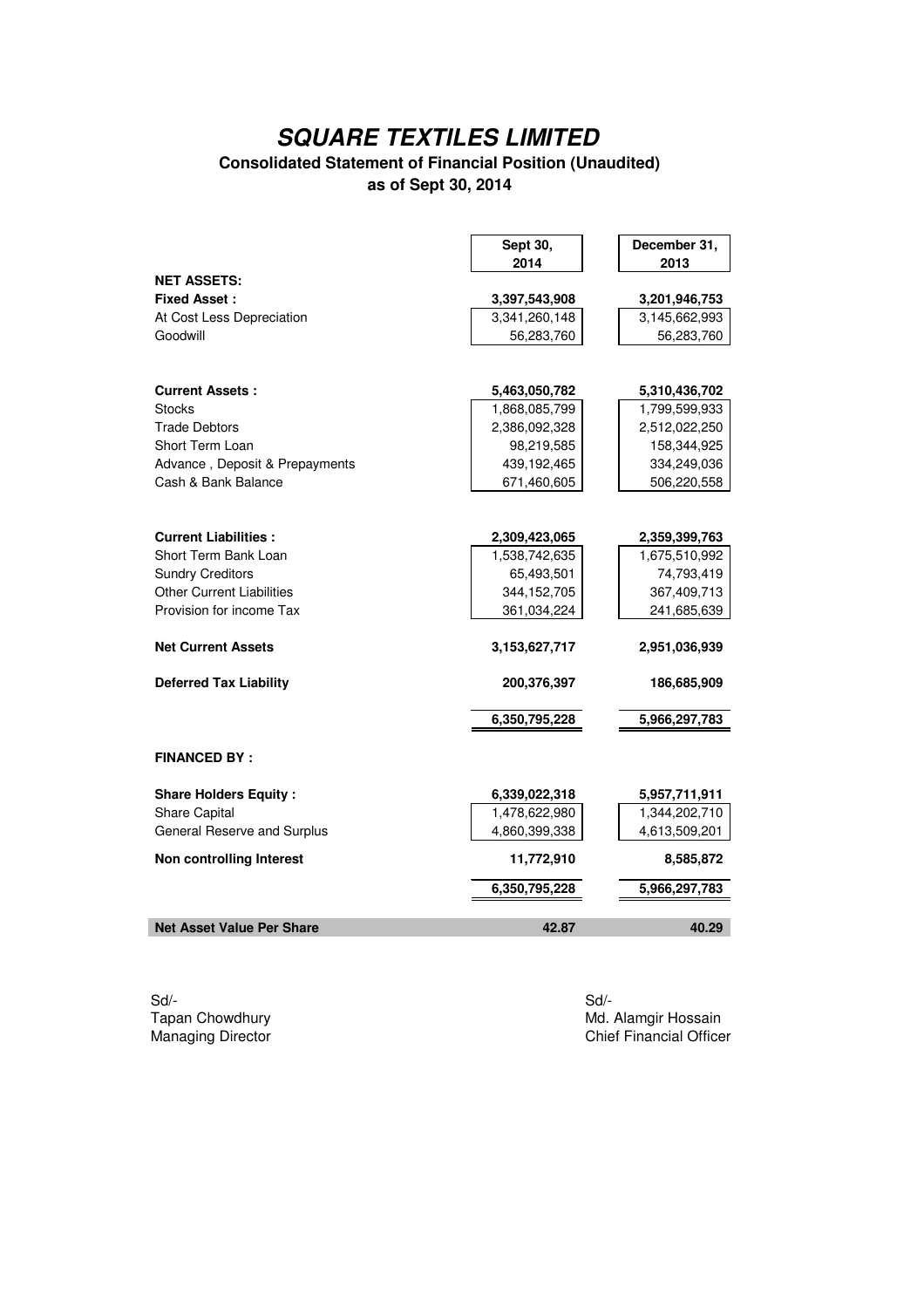### **Consolidated Statement of Comprehensive Income (Unaudited)**

**For the Third Quarter Ended on Sept 30, 2014**

|                                   | <b>Nine Month Ended</b> |               | 3rd Quarter   |               |
|-----------------------------------|-------------------------|---------------|---------------|---------------|
|                                   | Sept 30,                | Sept 30,      | July to Sept, | July to Sept, |
|                                   | 2014                    | 2013          | 2014          | 2013          |
| Sales                             | 5,994,160,899           | 5,904,983,592 | 1,767,332,150 | 1,912,612,468 |
| Cost of Goods Sold                | 4,966,854,233           | 4,883,918,286 | 1,481,471,146 | 1,613,516,262 |
| <b>Gross Profit</b>               | 1,027,306,666           | 1,021,065,306 | 285,861,004   | 299,096,206   |
| <b>Operating Expenses</b>         | 175,511,026             | 181,053,108   | 55,492,856    | 60,996,006    |
| <b>Finance Cost</b>               | 30,340,342              | 37,480,875    | 4,482,509     | 4,493,688     |
| <b>Operating Income</b>           | 821,455,298             | 802,531,323   | 225,885,639   | 233,606,512   |
| Other Income                      | 4,240,612               | 9,787,166     | 831,882       | 1,611,942     |
| Net Income before W.P.P & W.F     | 825,695,910             | 812,318,489   | 226,717,521   | 235,218,454   |
| Allocation for W.P.P & W.F        | 39,318,852              | 38,681,833    | 10,796,072    | 11,200,879    |
| Net Income before Tax             | 786,377,058             | 773,636,656   | 215,921,449   | 224,017,575   |
| Provision for Income Tax          | 119,348,583             | 118,124,865   | 32,936,902    | 35,682,003    |
| Provision for Deferred Income Tax | 13,690,488              | 9,027,410     | 4,758,715     | 1,043,367     |
| <b>Net Profit after Tax</b>       | 653,337,987             | 646,484,381   | 178,225,832   | 187,292,205   |
| <b>Non-Controlling Interest</b>   | 3,187,038               | 1,609,279     | 926,864       | 721,066       |
| Net Income for the Year           | 650,150,949             | 644,875,102   | 177,298,968   | 186,571,139   |
|                                   |                         |               |               |               |
| <b>Earning Per Share(EPS)</b>     | 4.40                    | 4.36          | 1.20          | 1.26          |

Sd/- Sd/-

Tapan Chowdhury **Tapan Chowdhury 1998** Md. Alamgir Hossain<br>Managing Director **Managing Director** Chief Financial Officer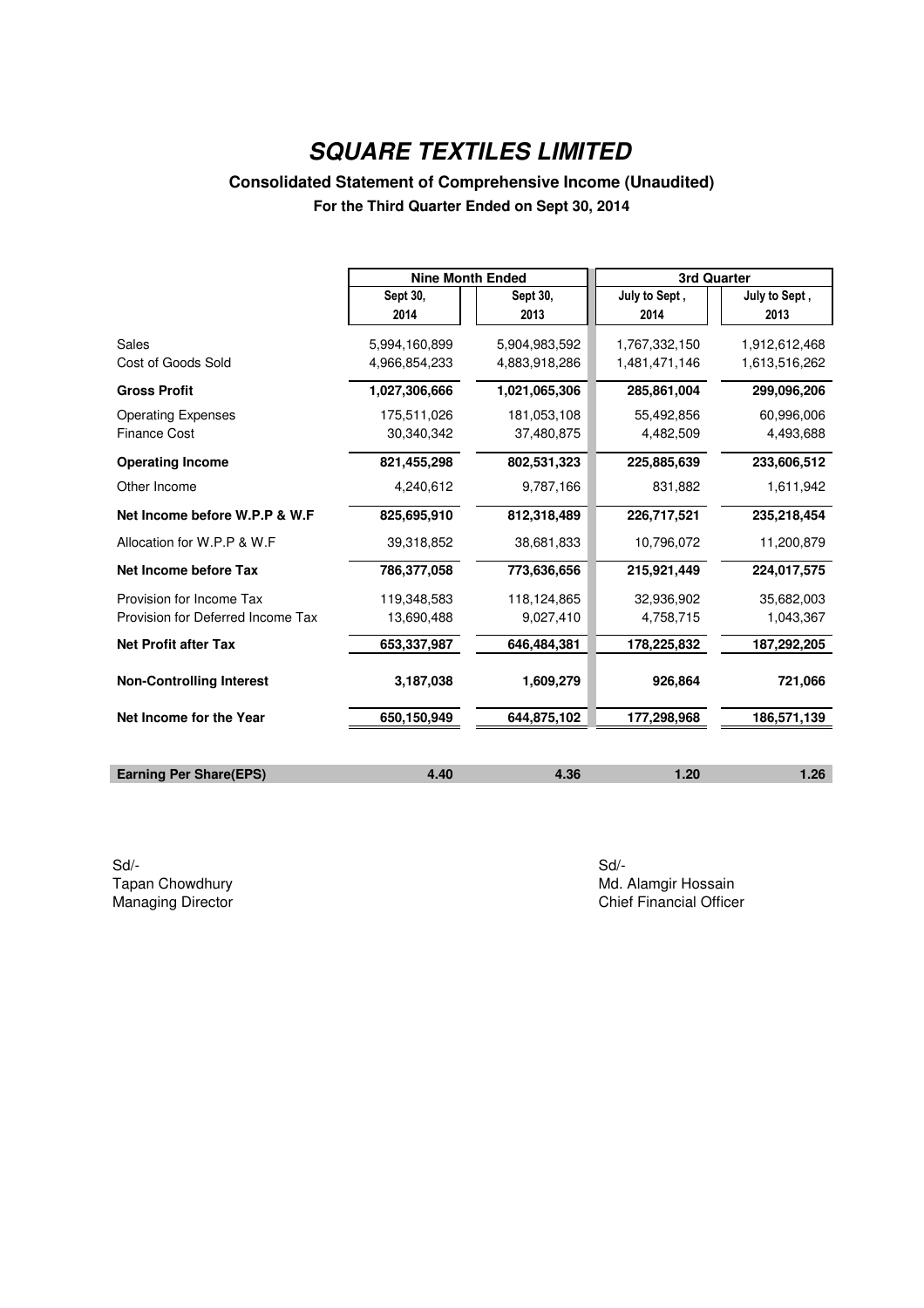#### **Consolidated Statement of Changes in Equity (Unaudited) For the Quarter ended on Sept 30, 2014**

| <b>Particulars</b>                     | <b>Share Capital</b> | <b>Resurve &amp;</b><br><b>Surplus</b> | Total         |
|----------------------------------------|----------------------|----------------------------------------|---------------|
| As at December 31,2013                 | 1,344,202,710        | 4,613,509,201                          | 5,957,711,911 |
| Net Profit for 3rd Quarter Ended, 2014 |                      | 650,150,949                            | 650,150,949   |
| Cash Dividend for 2013                 |                      | 268,840,542 -                          | 268,840,542   |
| Stock Dividend for 2013                | 134,420,270          | 134,420,270                            |               |
| Balance as at Sept 30,2014             | 1,478,622,980        | 4,860,399,338                          | 6,339,022,318 |

### *SQUARE TEXTILES LIMITED*

**Consolidated Statement of Changes in Equity (Unaudited) For the Quarter ended on Sept 30, 2013**

| <b>Particulars</b>                     | <b>Share Capital</b> | <b>Resurve &amp;</b><br><b>Surplus</b> | Total         |
|----------------------------------------|----------------------|----------------------------------------|---------------|
| As at December 31,2012                 | 1,168,871,920        | 4,162,344,676                          | 5,331,216,596 |
| Net Profit for 3rd Quarter Ended, 2013 |                      | 644,875,102                            | 644,875,102   |
| Cash Dividend for 2012                 |                      | 210,396,946                            | 210,396,946   |
| Stock Dividend for 2012                | 175,330,790          | 175,330,790                            |               |
| Balance as at Sept 30,2013             | 1,344,202,710        | 4,421,492,042                          | 5,765,694,752 |

Sd/- Sd/-

Tapan Chowdhury **Music Character Character Chowdhury** Md. Alamgir Hossain Managing Director **Chief Financial Officer** Chief Financial Officer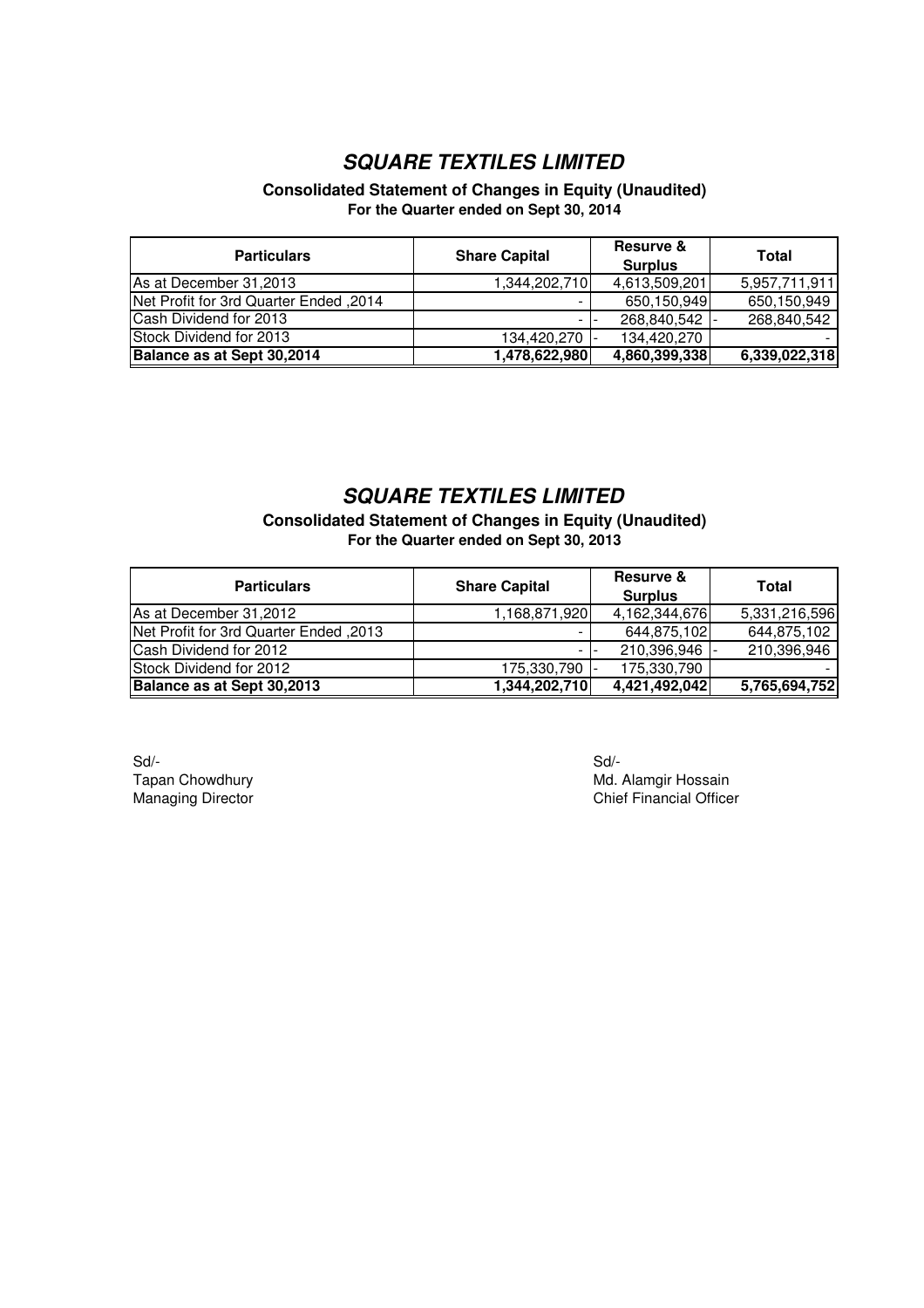### **Statement of Consolidated Cash Flows**

**For the quarter ended Sept 30, 2014**

|                                                | <b>3rd Quarter Ended</b>       |                              |  |
|------------------------------------------------|--------------------------------|------------------------------|--|
|                                                | Sept 30, 2014<br>Sept 30, 2013 |                              |  |
| <b>Cash Flow From Operating Activities:</b>    |                                |                              |  |
| <b>Total Receipts</b>                          | 6,120,180,473                  | 6,025,374,350                |  |
| Cash from Sales Revenue                        | 6,120,090,819                  | 6,025,311,368                |  |
| Cash from Other Income                         | 89,654                         | 62,982                       |  |
| <b>Total Payments</b>                          | (5, 189, 332, 245)             | $\overline{(5,231,831,156)}$ |  |
| Purchase for Raw & Packing Materials           | (3,722,386,032)                | (3,889,154,856)              |  |
| Manufacturing and Operating Exp.               | (1, 274, 627, 340)             | (1, 127, 964, 850)           |  |
| <b>Interest Expenses</b>                       | (26,094,188)                   | (36, 142, 017)               |  |
| Income Tax                                     | (120, 179, 279)                | (123, 253, 614)              |  |
| Workers Profit Participation Fund              | (46, 045, 406)                 | (55, 315, 819)               |  |
| <b>Net Cash Flow From Operating Activities</b> | 930,848,228                    | 793,543,194                  |  |
| <b>Cash Flow From Investing Activities</b>     |                                |                              |  |
| Purchase of Fixed Assets                       | (409, 047, 815)                | (446, 553, 630)              |  |
| <b>Net Cash Flow From Investing Activities</b> | (409, 047, 815)                | (446, 553, 630)              |  |
| <b>Cash Flow From Financing Activity</b>       |                                |                              |  |
| Shor Term Bank Loan recived(Repaid)            | (136, 768, 357)                | (69, 439, 019)               |  |
| Short Term Loan From (To) Inter Co.            | 49,048,533                     | (168, 463, 409)              |  |
| Dividend Payment                               | (268, 840, 542)                | (210, 396, 946)              |  |
| <b>Net Cash Flow From Financing Activities</b> | (356, 560, 366)                | (448, 299, 374)              |  |
| <b>Net Cash Position</b>                       | 165,240,047                    | (101, 309, 810)              |  |
| <b>Opening Cash in Hand</b>                    | 506,220,558                    | 473,076,464                  |  |
| <b>Closing Cash in Hand</b>                    | 671,460,605                    | 371,766,654                  |  |
|                                                |                                |                              |  |
| <b>Net Operating Cash Flow Per Share</b>       | 6.30                           | 5.37                         |  |

Sd/- Sd/-

Tapan Chowdhury **Maxwell Strategier Chowdhury** Maxwell Maxwell Maxwell Maxwell Maxwell Maxwell Maxwell Maxwell Maxwell Maxwell Maxwell Maxwell Maxwell Maxwell Maxwell Maxwell Maxwell Maxwell Maxwell Maxwell Maxwell Maxwell Chief Financial Office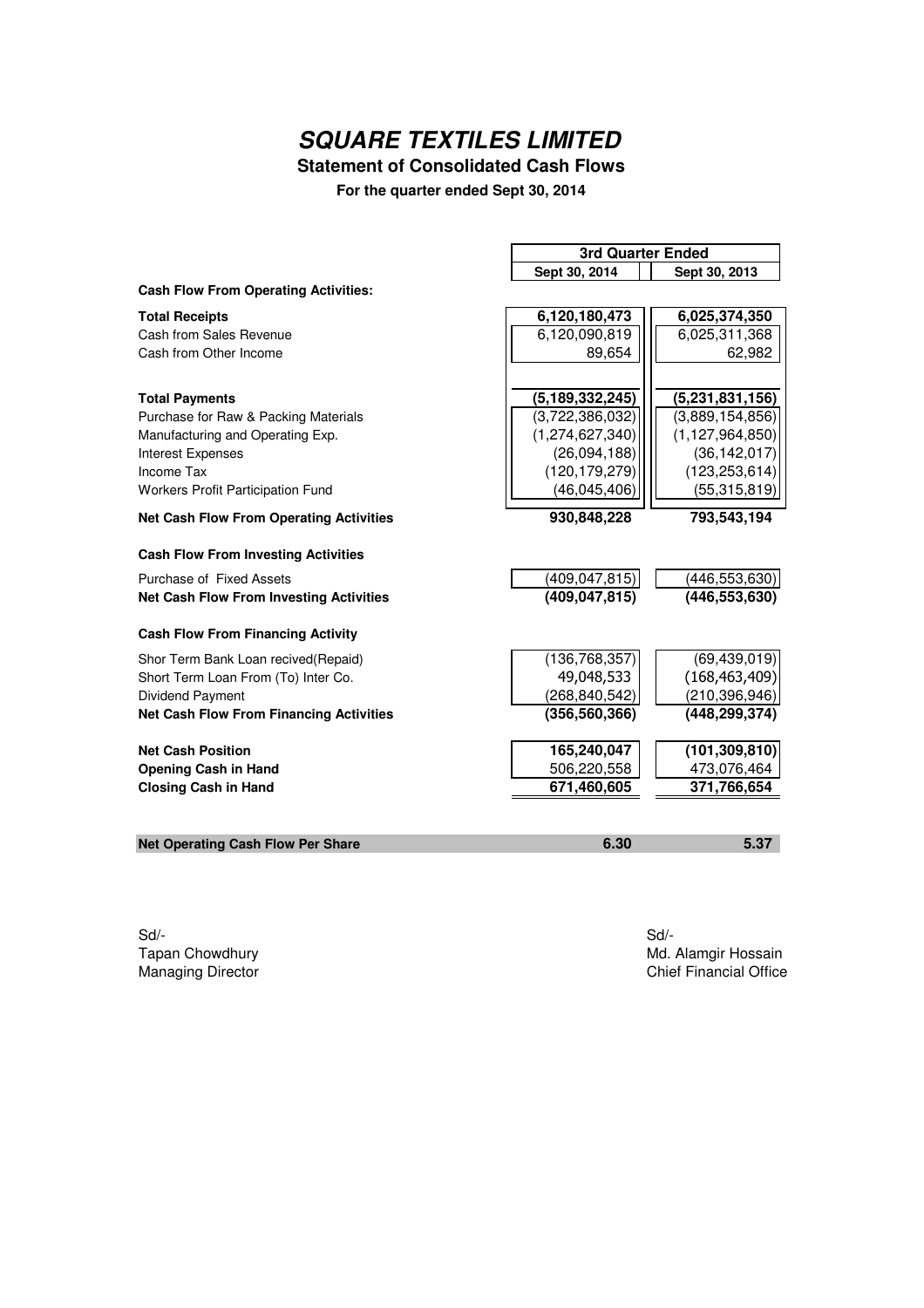### **Statement of Financial Position (Unaudited) As of Sept 30, 2014**

|                                  |     | Sept 30,<br>2014 | December 31,<br>2013 |
|----------------------------------|-----|------------------|----------------------|
| <b>NET ASSETS:</b>               |     |                  |                      |
| <b>Fixed Asset:</b>              |     | 2,325,149,038    | 2,262,854,293        |
| At Cost Less Depreciation        |     | 1,740,815,159    | 1,678,520,414        |
| Investment-Long Term(At Cost)    |     | 160,783,760      | 160,783,760          |
| <b>Share Money Deposit</b>       |     | 423,550,119      | 423,550,119          |
|                                  |     |                  |                      |
| <b>Current Assets:</b>           |     | 4,029,255,667    | 4,095,602,705        |
| <b>Stocks</b>                    |     | 1,351,271,809    | 1,243,943,446        |
| <b>Trade Debtors</b>             |     | 1,772,059,048    | 1,879,244,296        |
| Short Term Loan                  |     | 218,789,775      | 459,680,590          |
| Advance, Deposit & Prepayments   |     | 330,868,690      | 271,092,185          |
| Cash & Bank Balance              |     | 356,266,345      | 241,642,188          |
|                                  |     |                  |                      |
| <b>Current Liabilities:</b>      |     | 1,200,755,840    | 1,363,962,388        |
| Short Term Bank Loan             |     | 688,783,458      | 907,105,852          |
| <b>Sundry Creditors</b>          |     | 43,807,697       | 50,586,313           |
| <b>Other Current Liabilities</b> |     | 277,977,400      | 293,249,108          |
| Provision for income Tax         |     | 190, 187, 285    | 113,021,115          |
| <b>Net Current Assets</b>        |     | 2,828,499,827    | 2,731,640,317        |
|                                  |     |                  |                      |
| <b>Deferred Tax Liability</b>    |     | 110,056,463      | 108,123,167          |
|                                  | Tk. | 5,043,592,402    | 4,886,371,443        |
| <b>FINANCED BY:</b>              |     |                  |                      |
|                                  |     |                  |                      |
| <b>Share Holders Equity:</b>     |     | 5,043,592,402    | 4,886,371,443        |
| <b>Share Capital</b>             |     | 1,478,622,980    | 1,344,202,710        |
| General Reserve and Surplus      |     | 3,564,969,422    | 3,542,168,733        |
|                                  | Tk. | 5,043,592,402    | 4,886,371,443        |
|                                  |     |                  |                      |
|                                  |     |                  |                      |
| <b>Net Asset Value Per Share</b> |     | 34.11            | 33.05                |

Sd/- Sd/-

Tapan Chowdhury **Maxwell Strategier Chowdhury** Maxwell Maxwell Maxwell Maxwell Maxwell Maxwell Maxwell Maxwell Maxwell Maxwell Maxwell Maxwell Maxwell Maxwell Maxwell Maxwell Maxwell Maxwell Maxwell Maxwell Maxwell Maxwell Chief Financial Officer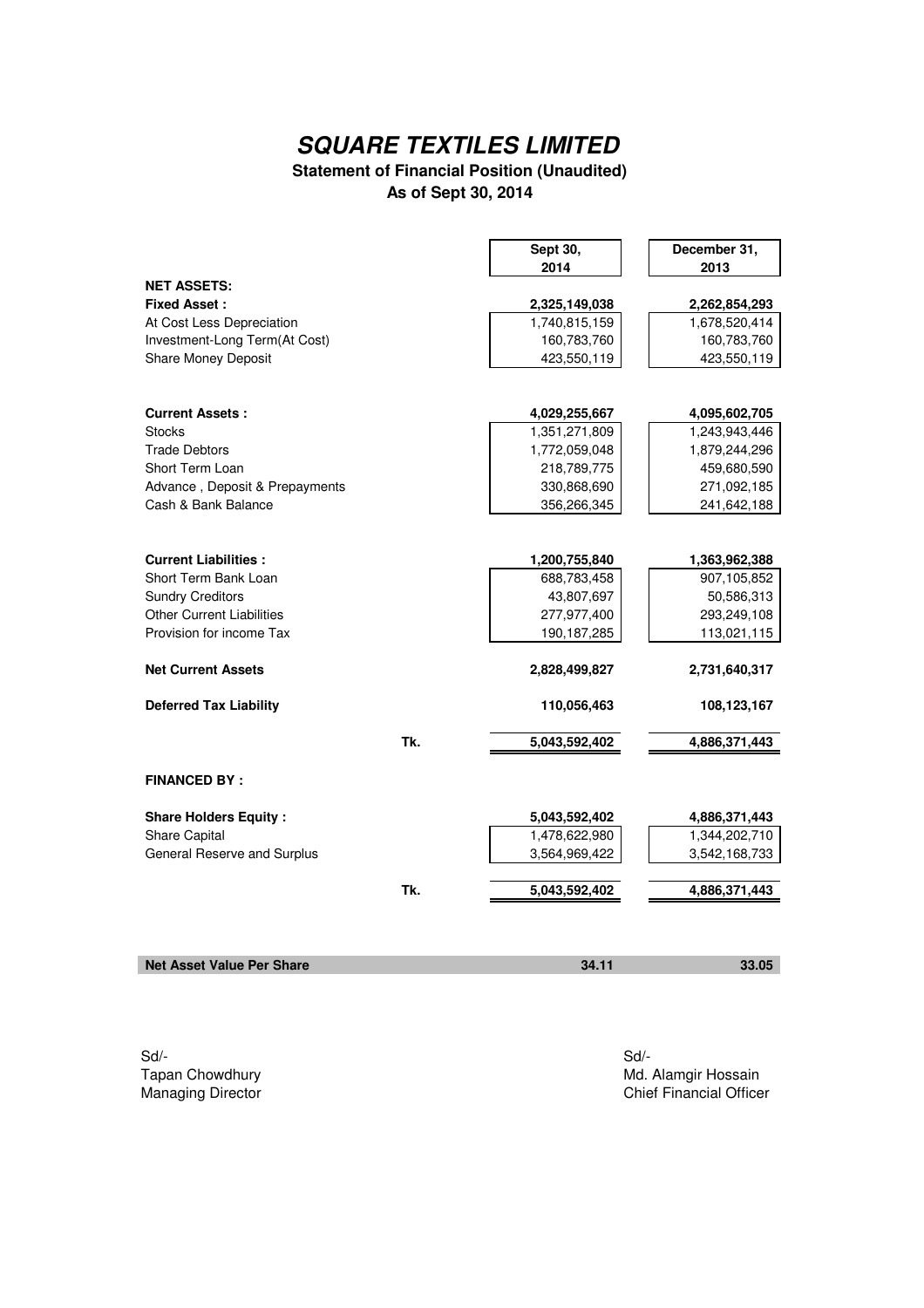# **Statement of Comprehensive Income (Unaudited)**

**For the Third Quarter Ended on Sept 30, 2014**

|                                                             | <b>Nine Month Ended</b>        |                                | <b>3rd Quarter</b>             |                                |
|-------------------------------------------------------------|--------------------------------|--------------------------------|--------------------------------|--------------------------------|
|                                                             | Sept 30,<br>2014               | Sept 30,<br>2013               | July to Sept,<br>2014          | July to Sept,<br>2013          |
| Sales<br>Cost of Goods Sold                                 | 3,871,062,026<br>3,199,543,875 | 3,932,395,103<br>3,224,172,757 | 1,234,978,468<br>1,039,687,053 | 1,279,161,605<br>1,061,988,384 |
| <b>Gross Profit</b>                                         | 671,518,151                    | 708,222,346                    | 195,291,415                    | 217,173,221                    |
| <b>Operating Expenses</b><br><b>Finance Cost</b>            | 136,703,275<br>15,532,063      | 156,122,481<br>17,629,374      | 43,112,780<br>3,440,090        | 50,823,814<br>5,407,999        |
| <b>Operating Income</b>                                     | 519,282,813                    | 534,470,491                    | 148,738,545                    | 160,941,408                    |
| Other Income                                                | 11,136,202                     | 16,634,939                     | 4,389,482                      | 6,455,277                      |
| Net Income before W.P.P & W.F                               | 530,419,015                    | 551,105,430                    | 153,128,027                    | 167,396,685                    |
| Allocation for W.P.P & W.F                                  | 25,258,048                     | 26,243,116                     | 7,291,811                      | 7,971,271                      |
| Net Income before Tax                                       | 505,160,967                    | 524,862,314                    | 145,836,216                    | 159,425,414                    |
| Provision for Tax (Current)<br>Provision for Tax (Deferred) | 77,166,170<br>1,933,296        | 80,808,714                     | 22,424,118<br>681,547          | 25,993,179                     |
| Net Income for the Year                                     | 426,061,501                    | 444,053,600                    | 122,730,551                    | 133,432,235                    |

| <b>Earning Per Share(EPS)</b> |  | ۹N |
|-------------------------------|--|----|
|                               |  |    |

Sd/- Sd/-

Tapan Chowdhury **Tapan Chowdhury**<br>
Managing Director **Managing Director**<br>
Managing Director **Managing Director** Chief Financial Officer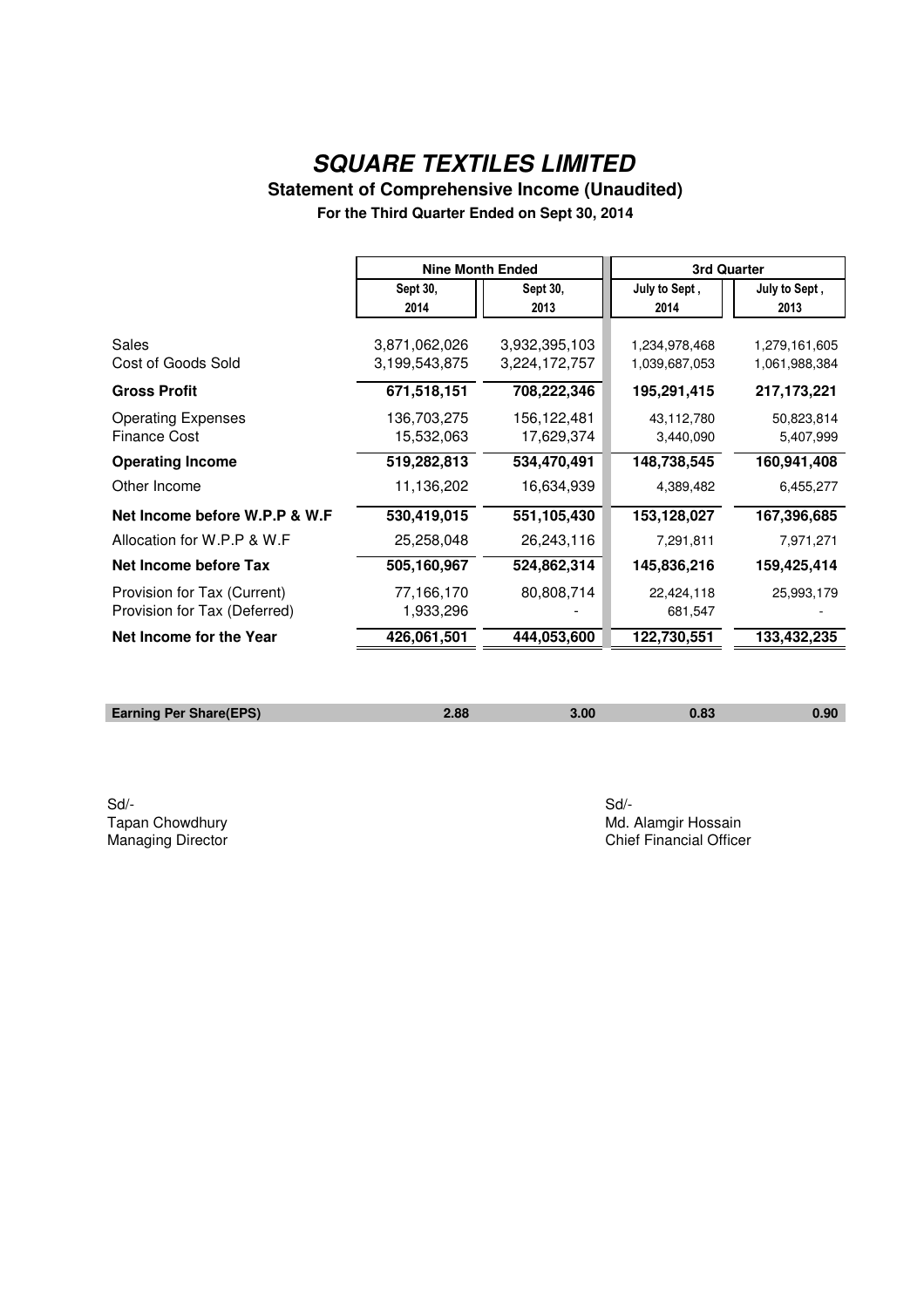**Statement of Changes in Equity (Unaudited)**

**For the Quarter Ended on Sept 30, 2014**

| <b>Particulars</b>                     | <b>Share Capital</b> | Resurve &<br><b>Surplus</b> | Total         |
|----------------------------------------|----------------------|-----------------------------|---------------|
| As at December 31,2013                 | 1,344,202,710        | 3,542,168,733               | 4,886,371,443 |
| Net Profit for 3rd Quarter Ended, 2014 |                      | 426,061,501                 | 426,061,501   |
| Cash Dividend for 2013                 |                      | 268,840,542                 | 268,840,542   |
| Stock Dividend for 2013                | 134,420,270          | 134,420,270                 |               |
| Balance as at Sept 30,2014             | 1,478,622,980        | 3,564,969,422               | 5,043,592,402 |
|                                        |                      |                             |               |

### *SQUARE TEXTILES LIMITED*

**Statement of Changes in Equity (Unaudited) For the Quarter Ended on Sept 30, 2013**

| <b>Particulars</b>                      | <b>Share Capital</b> | <b>Resurve &amp;</b><br><b>Surplus</b> | Total         |
|-----------------------------------------|----------------------|----------------------------------------|---------------|
| As at December 31,2012                  | 1,168,871,920        | 3,340,114,433                          | 4,508,986,353 |
| Alet Profit for 3rd Quarter Ended, 2013 |                      | 444,053,600                            | 444,053,600   |
| Cash Dividend for 2012                  |                      | 210,396,946                            | 210,396,946   |
| Stock Dividend for 2012                 | 175,330,790          | 175,330,790                            |               |
| Balance as at Sept 30,2013              | 1,344,202,710        | 3,398,440,297                          | 4,742,643,007 |
|                                         |                      |                                        |               |

Sd/- Sd/-

Tapan Chowdhury **Mathematic State of Tapan Chowdhury** Md. Alamgir Hossain Managing Director **Chief Financial Officer** Chief Financial Officer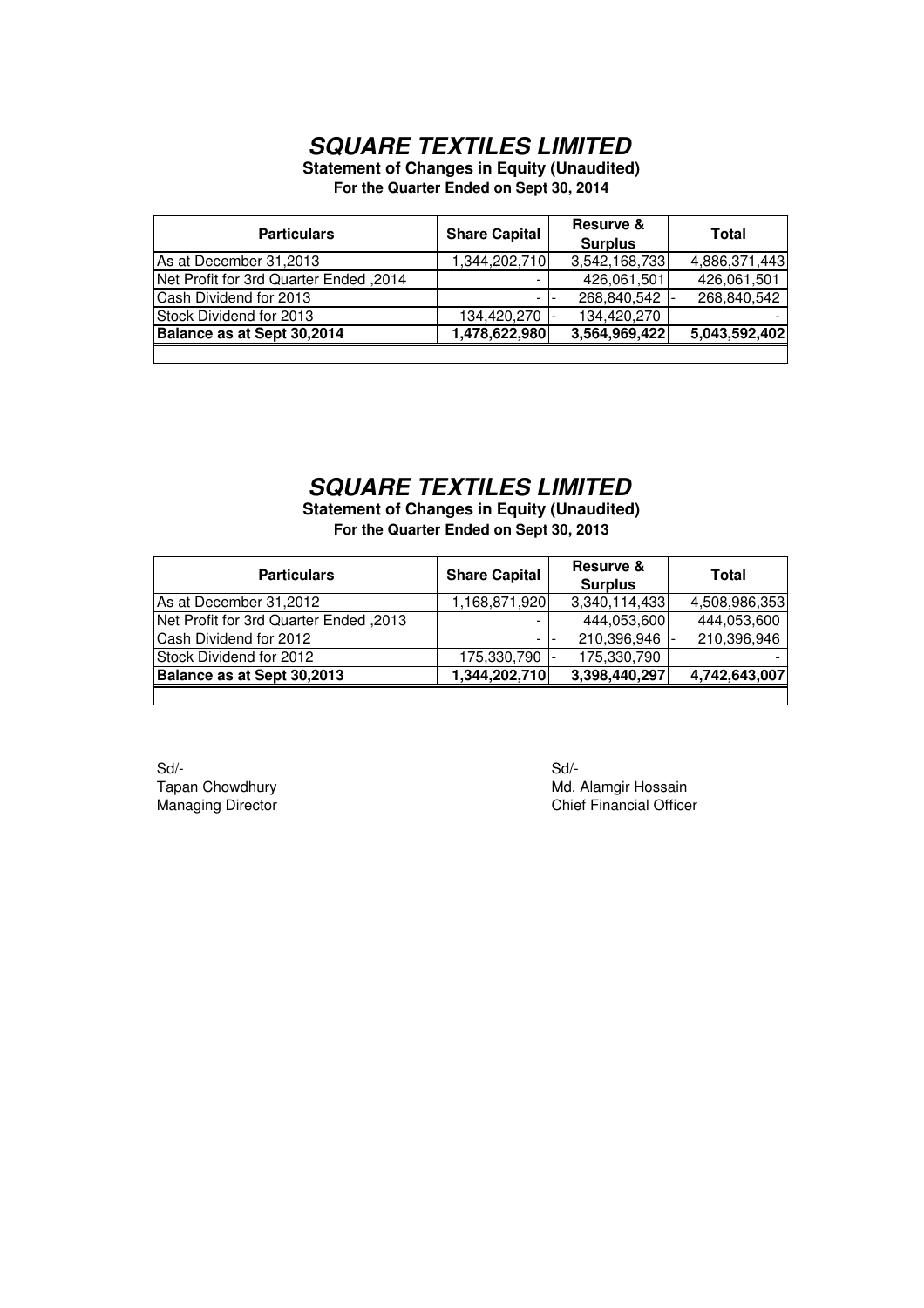### **Statement of Cash flows**

**For the Quarter Ended on Sept 30, 2014**

| <b>Particulars</b>                                 | <b>3rd Quarter Ended</b> |                 |
|----------------------------------------------------|--------------------------|-----------------|
|                                                    | Sept 30, 2014            | Sept 30, 2013   |
| <b>Cash Flow From Operating Activities:</b>        |                          |                 |
| <b>Total Receipts</b>                              | 3,978,336,928            | 4,064,515,931   |
| Cash From Sales Revenue                            | 3,978,247,274            | 4,064,452,949   |
| Cash from Other Income                             | 89,654                   | 62,982          |
| <b>Total Payments</b>                              | (3,444,772,879)          | (3,475,376,794) |
| Paid to Suppliers                                  | (2,498,978,566)          | (2,456,254,529) |
| Paid for Operating & No-noperating Expenses        | (812, 671, 803)          | (848, 431, 351) |
| Interest Expenses                                  | (17,013,648)             | (16,340,003)    |
| <b>Income Tax</b>                                  | (79, 265, 798)           | (105, 196, 126) |
| Workers Profit Participation Fund                  | (36,843,064)             | (49,154,785)    |
|                                                    |                          |                 |
| Net Cash Received (Used) From Operating Activities | 533,564,049              | 589,139,137     |
| <b>Cash Flow From Investing Activities</b>         |                          |                 |
| Purchase of Fixed Assets                           | (171, 524, 671)          | (88,366,011)    |
| Net Cash Received (Used) From Investing Activities | (171, 524, 671)          | (88, 366, 011)  |
| <b>Cash Flow From Financing Activity</b>           |                          |                 |
| Shor Term Bank Loan                                | (218, 322, 394)          | (53, 418, 125)  |
| Short Term Loan From (To) Inter Co.                | 239,747,715              | (347, 156, 602) |
| Payment of Dividend                                | (268, 840, 542)          | (210, 396, 946) |
| Net Cash Received (Used) From Financing Activities | (247, 415, 221)          | (610, 971, 673) |
| Net Cash Increased (Decreased)                     | 114,624,157              | (110, 198, 547) |
| <b>Opening Cash in Hand</b>                        | 241,642,188              | 299,649,897     |
| <b>Closing Cash in Hand</b>                        | 356,266,345              | 189,451,350     |
|                                                    |                          |                 |
| <b>Net Operating Cash Flow Per Share</b>           | 3.61                     | 3.98            |

Sd/- Sd/-

Tapan Chowdhury **Maxwell Strategier (Tapan Chowdhury Maxwell Strategier Area Chowdhury Maxwell Strategier Area Chief Financial Office Area Chief Financial Office Area Chief Financial Office Area Chief Financial Office Area** Chief Financial Officer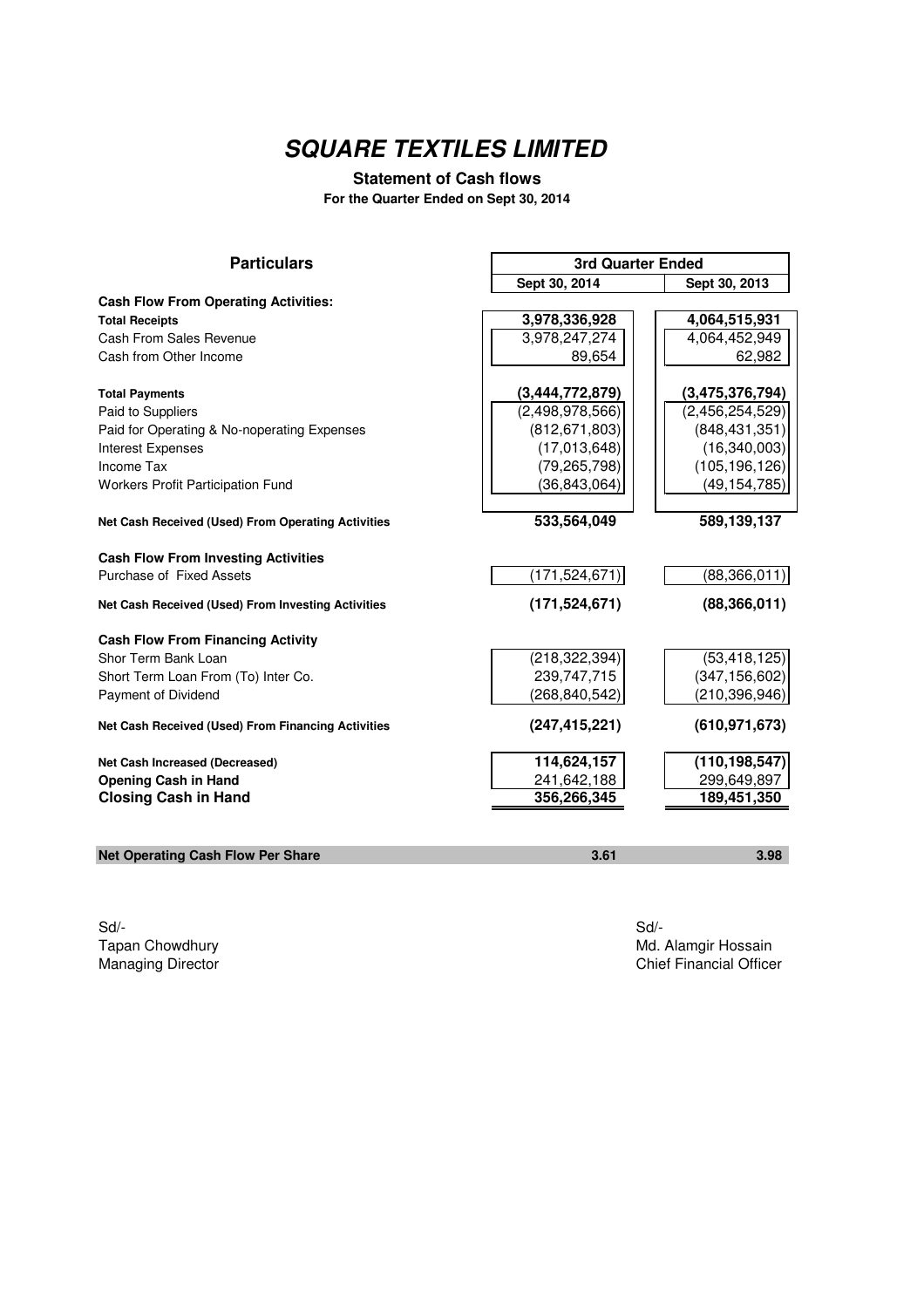### SQUARE TEXTILES LIMITED AND ITS SUBSIDIARIES

#### **Notes to the Interim Financial Statements For the period ended September 30, 2014**

Basis of preparation of the Interim Financial Statements:

These Financial Statements (They) are the unaudited interim financial statements (hereafter 'the Interim Financial Statements') of Square Textiles Limited, Square Yarns limited & Square Texcom Limited, Companies incorporated in Bangladesh under Companies Act 1994, for the 3<sup>rd</sup> quarter ended September 30, 2014 (hereafter 'the interim period'). They are prepared in accordance with the International Accounting Standard (IAS 34) 'Interim Financial reporting'. These financial statements should read in conjunction with the Annual Financial Statements as of December 31, 2013, as they provide an update of previously reported information.

The accounting policies and presentation used are consistent with those used in the Annual Financial Statements, except where noted below. Where necessary, the comparatives have been reclassified or extended from the previously reported Interim Financial Statements to take into account any presentational changes made in the Annual Financial Statements or in these Interim Financial Statements.

All L/C liabilities are re-grouped as Short Term Bank Loan instead of Sundry Creditors.

The preparation of the financial statements requires management to make estimates and assumptions that affect the reported amounts of revenue, expenses, assets, liabilities and disclosure of contingent liabilities at the date of the Interim Financial Statements. If in the future such estimates and assumptions, which are based on management's best judgment at the date of the interim financial statements, deviate from the actual circumstances, the original estimates and assumptions will be modified as appropriate in the period in which the circumstances change.

The company operates in industries where significant seasonal or cyclical variations in total sales are not experienced during the reporting period.

Income tax expense is recognized based upon the best estimate of the weighted average income tax rate expected for the reporting period.

Dividend payment for the year ended December 31, 2013 is in process @ 20% cash and 10% stock (10 shares for every 100 shares) that approved by the shareholders in AGM held on June 16, 2014.

The Company has no reportable operating segments as per requirement of IFRS 8, operating segment.

There is no significant event to the end of the interim period that has to be reflected in the financial statements for the interim period.

The Company did not carry out any related party transaction other than Square Pharmaceuticals Limited, Square Yarns Limited & Square Texcom Limited. During the reporting period total received & total payment was Tk. 26.82 crore and Tk. 36.64 crore from / to Square Pharmaceuticals Ltd., Tk. 20.41 crore & Tk. 22.73 crore from / to Square Yarns Ltd. and Tk. 34.45 crore & Tk. 44.19 crore paid from / to Square Texcom Limited.